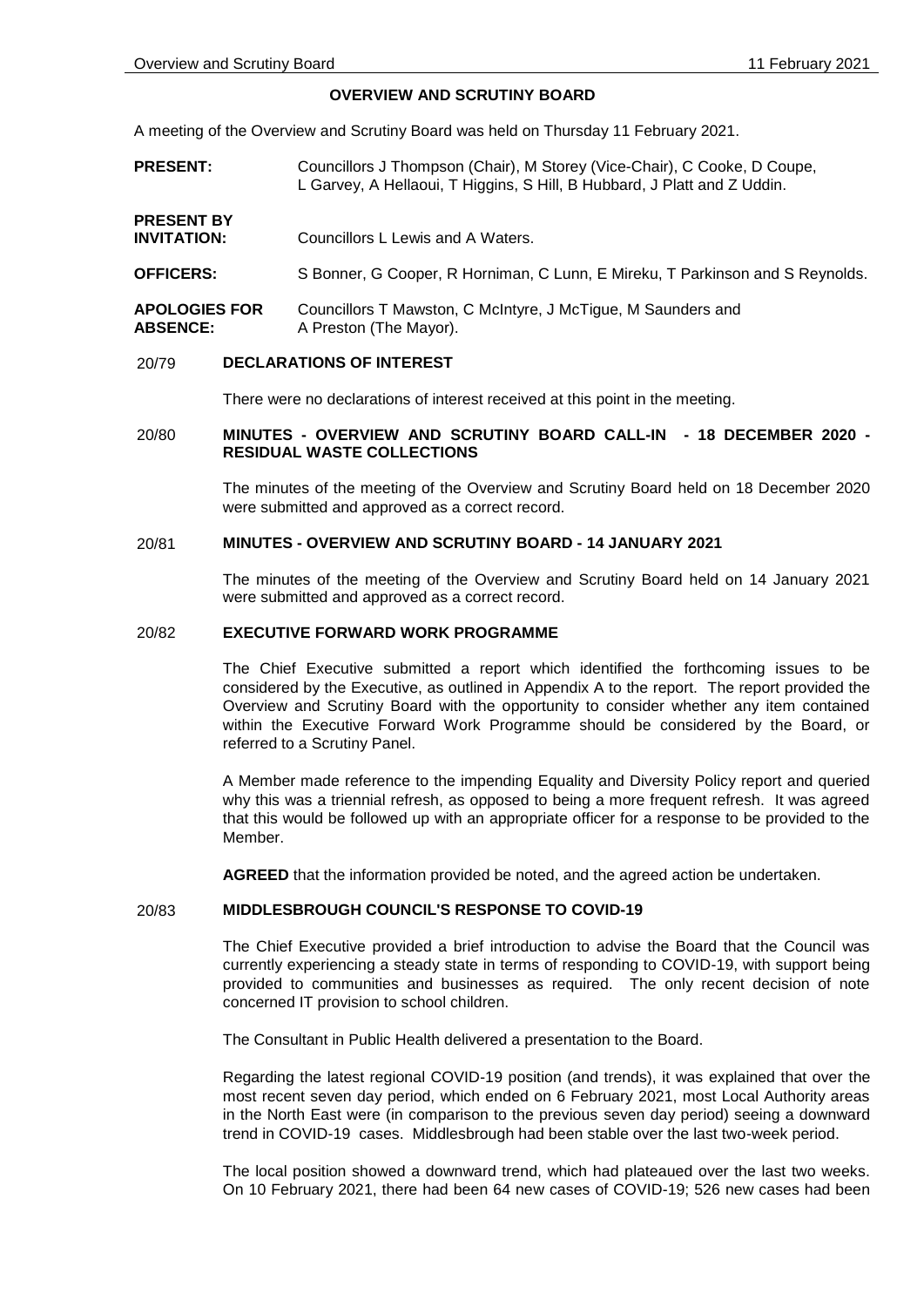diagnosed in the last seven days; the current rate per 100,000 of the population was 373.1.

Since the beginning of the COVID-19 pandemic in 2020, there had been circa. 11,000 cases in the Middlesbrough Council area. There had been 858 cases diagnosed in the last 14 days, and 1462 new cases diagnosed in the last 21 days.

In terms of COVID-19 mortality rates, up to 22 January 2021 inclusive, there had been 298 deaths. Four of these had occurred in the previous week; the rate per 100,000 of the population was currently 211.10. The majority of those deaths had occurred in hospital (194), followed by care homes (91), at home (12) and in a hospice (1).

Regarding the COVID-19 case rate by age groupings, it was indicated that the majority of Middlesbrough's current cases were amongst the 23-34 age group.

In terms of current clustering and outbreaks, and activities being undertaken as part of community testing, it was explained that there were two outbreaks currently ongoing, both of which were in high risk settings (Houses of Multiple Occupation (HMO)): one was a mother and baby unit and the other a supported living unit. In terms of work places, cases had been identified at DWP offices; Cleveland Cable Company; Teesside University; On a Roll sandwich manufacturer; and First Source.

As part of the Council's response to the pandemic, the Council hosted a community testing programme. Through the programme, additional testing was provided to essential workers who were not able to work from home during the lockdown period, which was provided twice per week. Additional testing was also available to any members of the public who were not showing symptoms of COVID-19, which was in addition to the testing sites already available to those displaying symptoms. In Middlesbrough, three fixed sites within the community were planned: Middlesbrough Sports Village (now live), North Ormesby Community Hub, and Newport Community Hub. As part of the programme, essential worker testing (mainly Social Care staff) was now live at three Council sites: MAIN, Resolution House, and Cavendish House. Work was also being undertaken with high risk businesses, i.e. those with between 50-250 employees, to undertake Lateral Flow/regular testing.

Following the update, Members were afforded the opportunity to ask questions.

A Member referred to HMOs and to one of the identified cases, and requested clarification around the 42 residents that had been shielding. In response, it was explained that in this case, this referred to 20 adults and 22 children – a mother and baby unit that hosted mainly asylum seekers. To date, there had been seven positive cases; all those living in the facility were required to self-isolate because of the way the venue was structured (e.g. communal areas and shared facilities in place). The Member was concerned of the number of people in one household. In response, it was explained that this was similar to the other HMO where 50 people resided (each with individual rooms, but with shared facilities). It was difficult to ask a few to isolate.

In response to an enquiry regarding the potential reasons for the plateauing of cases, but the number appearing to remain quite high, it was explained that one of the things being observed was that following the first lockdown, the number of cases had reduced to a very low level. After the second and current lockdowns, the number of cases had reduced, but not as far as expected. During the current lockdown, there was still a number of people working because they were not able to work from home, whereas after the first lockdown, anyone that could not work from home remained at home. As more people were leaving home to work, there was an assumption that because more people were coming into contact from different households and mixing at the workplace, the likelihood of cross infection was higher. This was one of the reasons for increased support to businesses in terms of testing to help break the chain of transmission in the workplace. The Member commented on the movement of people in Middlesbrough, which seemed as high as at any other time. It was hoped that the number of cases would be reduced to that of other areas.

A Member referred to HMOs and queried the procedures followed to deal with confirmed cases, particularly in terms of contact tracing if individuals did not have mobile phones or apps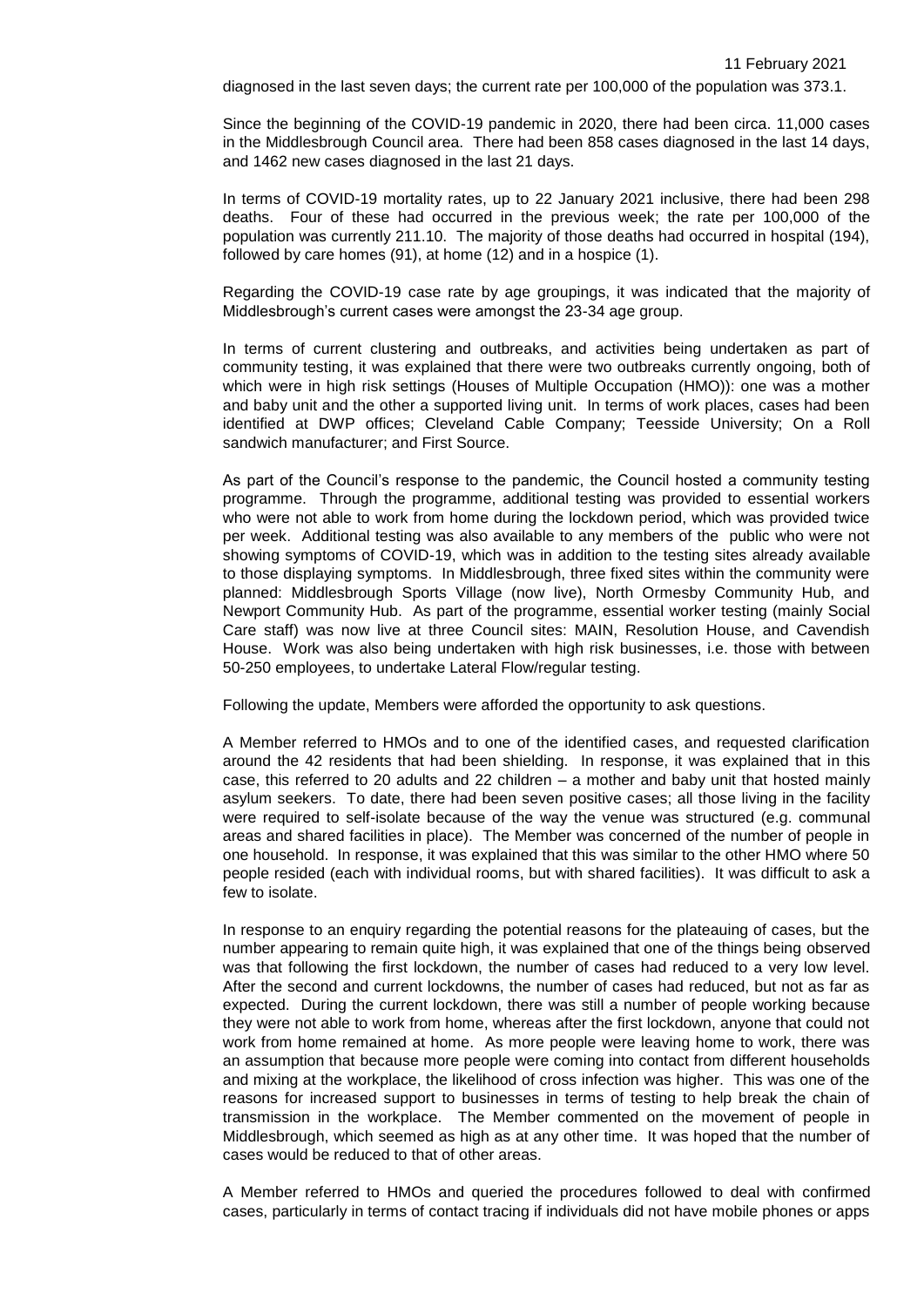to support this. In response, it was explained that as part of the measures put in place, food (3 meals per day) and support to obtain medication was provided. Close working was undertaken with management to ensure that outbreak control measures were in place and that residents were supported as much as possible. Reference was made to the New walk facility, where there had been an outbreak; there had been no issues and the isolation period had now passed. Some segregation had been required for the shared facilities, but residents were supported throughout. The Member commented that he had been aware of one resident from within that facility being out in the community, and queried whether a local lockdown had been put in place for those residents. In response, it was explained that there had been agreement that residents were not to leave the premises during the isolation period; this matter would be discussed with the management.

A Member referred to concerns raised with him by a Head teacher in relation to the safeguarding of children who had been at home for some time and queried, from a Council perspective, how children who were not in care, but living in vulnerable households, were being identified and supported. In response, the Chief Executive advised that during the last lockdown, new risk plans had been completed on every child that was in the Local Authority's care, and every child that had an Education, Health and Care Plan. A review of almost 4000 risk plans had been conducted, which re-assessed the child's situation and the issues that they would face if not attending school. Those plans had been maintained and through the review processes in place, it was being ensured that any new concerns identified were monitored and dealt with accordingly.

A Member referred to other areas in the North East and the downward trend in the number of positive cases that had been observed, and Middlesbrough remaining the same despite more testing in the area. It was queried whether this additional testing would have an effect on Middlesbrough's trend or not. In response, it was explained that all areas were undertaking large amounts of testing at the moment and Middlesbrough's trends were going down, it was within the last two weeks that these had plateaued. Observation would continue to ascertain whether the downward trend continued. The Chief Executive commented that, geographically, Middlesbrough was far more urbanised than a lot of the Local Authorities of the same population size. More people living in an urbanised area was a contributory factor to figures being higher, and it also needed to be recognised that Middlesbrough was a major employment hub for all of the Tees Valley. It was felt that everything that could be done was being done; it was not felt to be an issue of more testing, but due to the type of place Middlesbrough was, which meant that it would be more susceptible to rising figures.

A Member queried the number of Teachers or Teaching Assistants that had tested positive for COVID-19. In response, it was indicated that this data would be obtained.

A Member referred to testing sites and queried accessibility for areas such as Hemlington and Coulby Newham, where rates were high. In response, it was explained that the test site at Cannon Park was a regional test site; mobile testing units were currently hosted in Hemlington at the Viewley car park next to All Nations Church on Mondays and Tuesdays, and on Cargo Fleet Lane in the Thirteen Group car park Wednesday to Friday. An additional mobile unit had been established at Pallister Park car park. Testing was spread as broadly as possible; it was reiterated that a site had also been established at Middlesbrough Sports Village, and intended that one would be established in the North Ormesby area. Consideration had been given to vehicle ownership and access to testing sites; drive-in and walk-in options were available as appropriate.

A Member requested that the presentation slides be circulated to the Board; this would be actioned.

A Member referred to the vaccination programme in respect of taxi drivers and queried whether those drivers, who were contracted by the Council to transport (vulnerable) children and adults, were receiving vaccines. In response, it was indicated that there was a national list of occupations and conditions that created a priority list. The vaccination programme was controlled by the NHS, with the hospital conducting vaccinations for occupations that fell within that priority list and key demographics. Mention was made to other areas and the distribution of surplus vaccines to individuals within specific categories. This query would be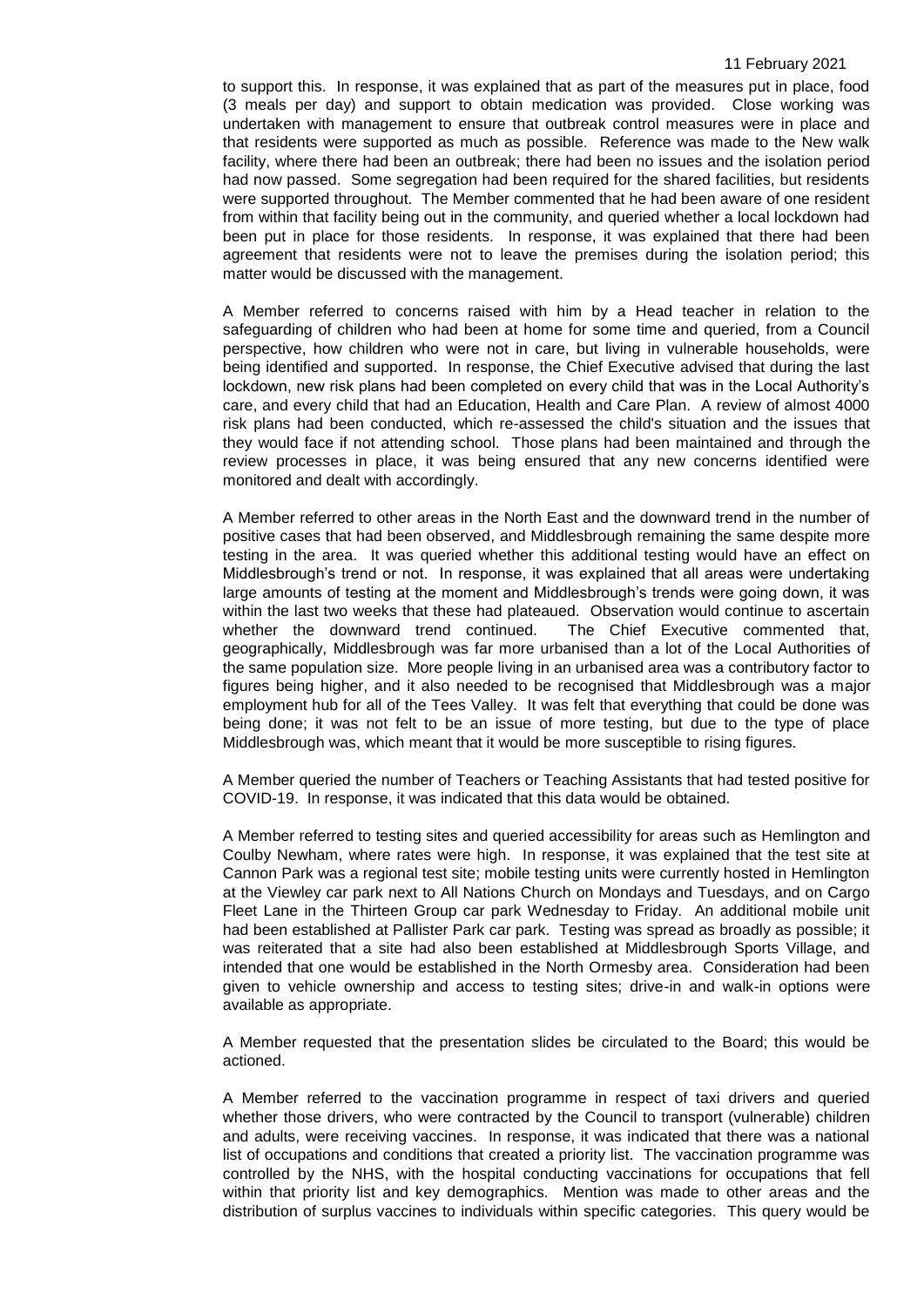raised with the Clinical Commissioning Group (CCG) and further information provided in due course.

The Chair thanked the Chief Executive and the Consultant in Public Health for their attendance and contributions to the meeting.

**AGREED** that the information provided be noted, and the agreed action be undertaken.

#### 20/84 **EXECUTIVE MEMBER UPDATE: EXECUTIVE MEMBER FOR REGENERATION**

The Executive Member for Regeneration, Councillor A Waters, was in attendance at the meeting to update the Board on his aims and aspirations, progress made to date, and to highlight any emerging issues relating to his portfolio. The Director of Regeneration and Culture was also in attendance at the meeting.

The Executive Member made the following points as part of his update to the Board:

- This portfolio covered transportation, inward investment to the town, economic development, development, planning and building control.
- Current key issues included: Cycle lanes on Linthorpe Road; Inward investment at Centre Square, with the properties now largely being let; Tees AMP, with all units now let or under offer; and the BOHO Zone area.
- Regarding economic development, the Town Centre issues in relation to COVID-19 had had a huge impact. Reference was made to the significant amount of work being undertaken by officers in relation to grants and revenues and benefits, with a message of thanks being conveyed to all of the teams involved.
- Regarding the Future High Streets Fund, the Council had secured £14m, which was excellent news for the Town Centre and the wider Tees Valley area.
- Work was currently being undertaken in repurposing Captain Cook Square.
- In terms of housing development, work was progressing in Gresham and it was hoped that Thirteen Group would be on site soon. Reference was made to BOHO Bright ideas, where 60 units would be on site soon. Agreements had been reached with all of the developers for housing at Middlehaven, which was excellent news.
- Work was currently ongoing with regards to the Stainsby consultation, which was due to end at the end of January 2021.

Following the update, Members were afforded the opportunity to ask questions.

A Member referred to cycle path investment and the importance of this. Reference was made to the cycle lanes investment on Linthorpe Road and to the potential for further investment in other areas of Middlesbrough. Further details were requested as to how Linthorpe Road had been selected for the lanes, what other options had been considered, and what consultation work had been carried-out. In addition, it was queried whether further investment for other areas could be identified. In response, the Executive Member explained that consultation work in respect of Linthorpe Road had been carried out through the Tees Valley Combined Authority (TVCA), as it was a TVCA funded project. Consideration was given to the feedback received to date, which had included negative feedback from some businesses. This was acknowledged, however, it was indicated that car parking on Linthorpe Road was limited, and the revenue generated from car parking was minimal as only 30 vehicles paid to park in this locality during designated/peak times. Following consultation activity, responses had been reviewed and it was hoped that some further ideas would be brought forward to support businesses in the area. It was explained that Linthorpe Road was a gateway into the Town Centre. In terms of further infrastructure, it was important that development permitted cycle lane linkage across the town to drive the cycling initiative forward, to encourage change and reduce reliance upon personal vehicle usage. The Member requested that, if/when looking at other sites for cycle infrastructure, as many Ward Members as possible be involved in the process.

A Member referred to the Stainsby development and commented upon potential traffic issues if the spine road did not proceed. In the event that this did not go ahead, a commitment was sought from the Executive Member that further consultation work would be undertaken with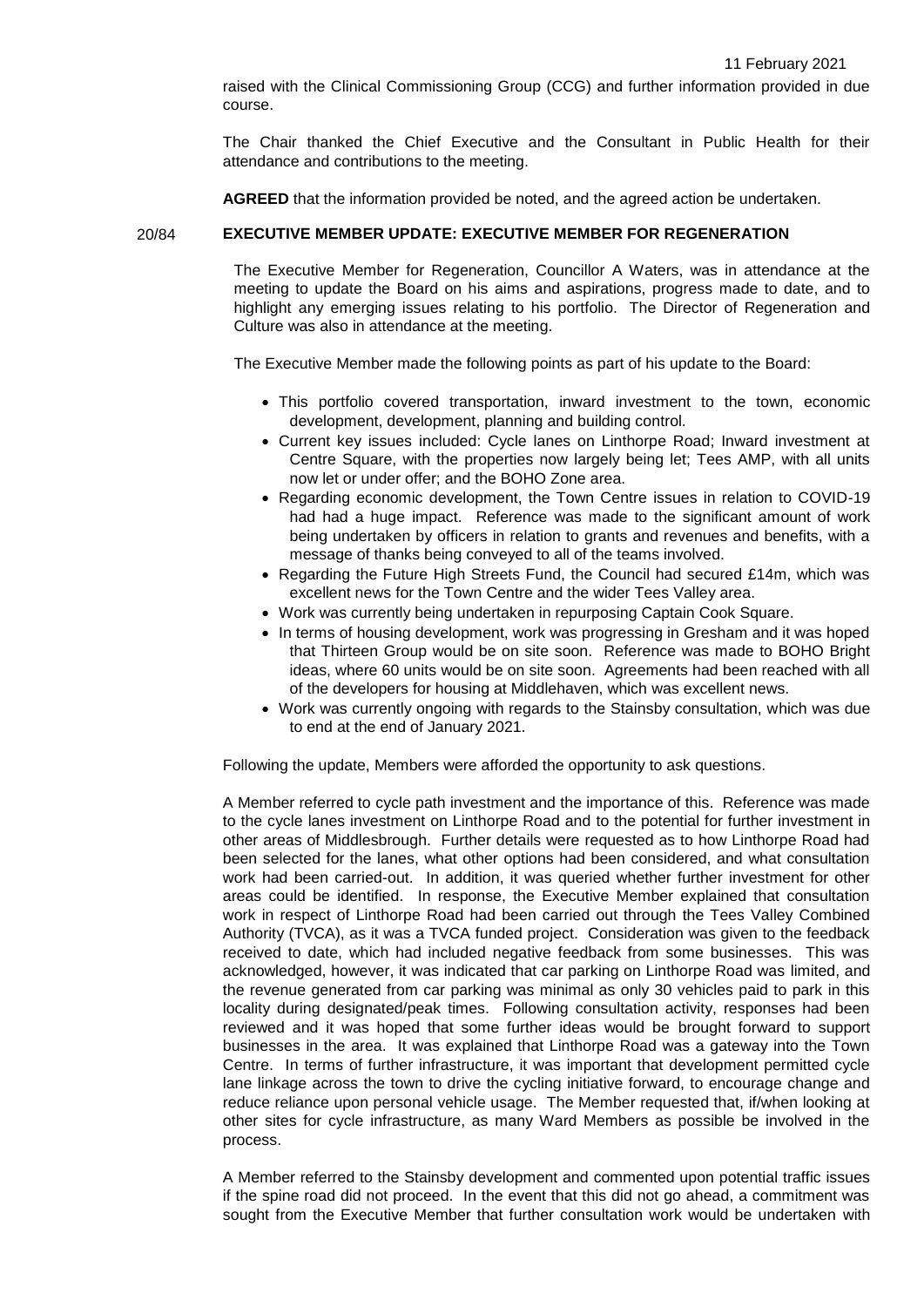affected Wards/Ward Councillors (including Hemlington and Stainton and Thornton). In response, the Executive Member provided background details in respect of the development, referring to: housing development in the area; inclusion of the road in the 2014 Local Plan; preservation of as much of the meadow as possible; and consultation activity currently being carried-out. It was indicated that further consultation work would be undertaken with Members of the surrounding Wards, as appropriate.

A Member referred to the £14m allocation from the Future High Streets Fund and requested further information. In response, the Executive Member explained that, in essence, the purpose of the allocation was to ensure that Middlesbrough retained its High Street for the future. Consideration was given to a neighbouring Local Authority area where a significant number of businesses had been lost. It was indicated that Middlesbrough provided a centre point for the whole of the Tees Valley and it was essential that the Town Centre be kept in what was an ever-changing environment. Continued investment was needed in order to keep businesses operating.

The Director of Regeneration and Culture explained that the Council had secured a 70% allocation of the funds originally bid for from the Future High Streets Fund, which appeared consistent with other Local Authorities. Reference was made to retail space and empty premises being replaced with leisure and cultural facilities, and urban living space. It was envisaged that the Town Centre would continue to retain a core retail offering, but would be complemented by a wider mix to ensure that it could continue to operate. It was highlighted that a report would be considered by the Executive in April 2021, which would set-out the full programme for the Future High Streets Fund.

A Member made reference to the Future High Streets Fund and commented that the High Street was not only concerned with the Town Centre. It was queried whether any of the funding would be allocated to other localised shopping areas, such as The Viewley Centre and Parliament Road. In response, the Executive Member acknowledged this point and made reference to other elements of development plans, such as wider business, leisure and retail. The Director of Regeneration and Culture explained that there were two funds in existence: the Future High Streets Fund, whereby funding had already been secured, and the Towns Fund, whereby the outcome to a recent bid was currently awaited. It was explained that this enquiry aligned more towards the Towns Fund bid, but it was difficult to say what and how activity would be undertaken until the outcome of that bid was known.

A Member referred to a recent meeting of the TVCA's Audit and Governance Committee and commented that the Authority had £19.3m worth of funding set aside to support Local Authorities in the Tees Valley to develop brownfield sites. It was queried what plans were in place for Middlesbrough in this regard. In response, the Executive Member commented that wherever funding opportunities were presented through the TVCA, bids would be made for an allocation. The Director of Regeneration and Culture explained that this funding was being allocated in phases; Middlesbrough had received an allocation of £7.9m in phase one for preparatory work at Middlehaven. This was subject to the satisfactory completion of legal and contractual work, which was currently being undertaken. The outcome of this would be reported to Executive in due course. Mention was also made of funding that the Council had helped secure for Thirteen Group in relation to a couple of sites. It was indicated that the £7.9m was spread across a number of years. The fund was still open and bidding would continue for other sites.

In response to a request for clarification regarding the Stainsby/Mandale Meadow consultation work currently taking place, the Executive Member explained that this consultation activity referred to housing development. Reference was made to the Local Plan produced in 2014, which stipulated the inclusion of a road in the locality to alleviate problems with traffic. Unfortunately, a road was mandatory and despite every effort to achieve otherwise, it was highly likely that a road would run through the site. Work would be undertaken with the community and activities undertaken as sensitively as possible to mitigate damage.

A Member referred to brownfield sites and commented upon payments made to surrounding communities to develop amenities for local people, feeling that in some cases the payment amounts needed to be increased. In response, the Executive Member explained that if there was a profit from a land sale within the town, i.e. the amount received exceeded the Council's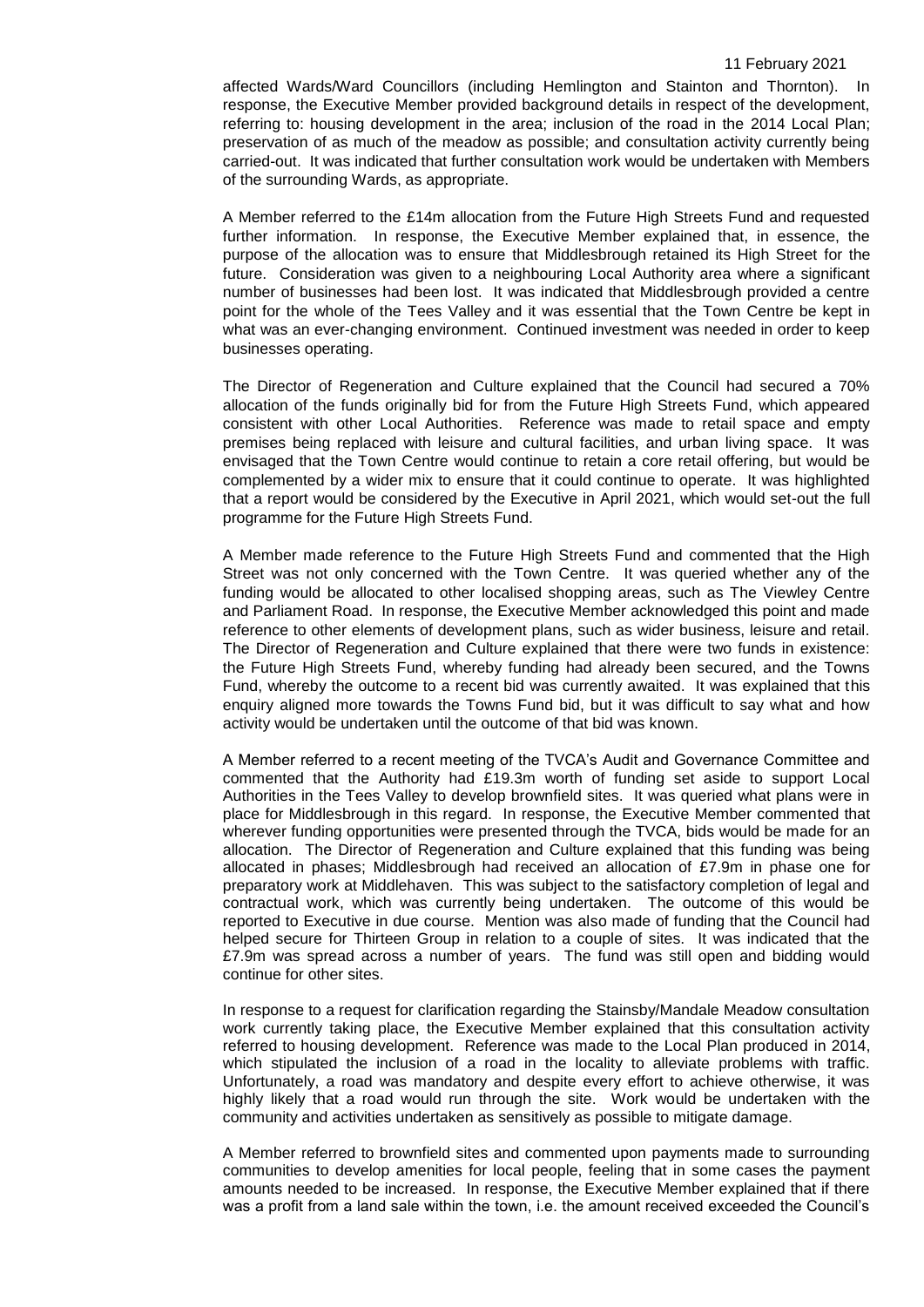asset value, the Council would do its utmost to share that amount with the local community. It was hoped that in the long term, in light of the work being undertaken with housing developers, increased monies would be afforded to local people within those areas. Members were encouraged to come forward with their ideas and suggestions as to how local areas could be improved through the payments/allocations.

A Member commented that there were many brownfield sites located around Middlesbrough; it was hoped that some would be retained to provide work opportunities for both older and younger people residing in Middlesbrough. Reference was made to development of one site that had been awarded a 199-year lease to a housing developer, which although would provide Council Tax revenue, the use of the land by the Council for this period of time would not be possible. In response, the Executive Member acknowledged this point. It was explained that development of brownfield sites in small pockets would generate Council Tax income. Reference was made to the regeneration of Middlehaven, where the infrastructure was being established first to provide training and employment opportunities in industries, such as technology, that would provide for future generations. It was highlighted that there was a current skills shortage in Middlesbrough, with individuals relocating from other areas of the country to fill digital employment vacancies. Work was currently taking place with schools in order to address skills shortages and prepare young people for future employment.

A Member agreed that consideration did need to be given to the future, but commented that Middlesbrough had a finite number of greenfield sites – it was important to remain mindful of this when looking at development opportunities. In response, the Executive Member acknowledged this point. Reference was made to the Mayor's Vision and the desire to increase urban living, which would utilise brownfield sites in the Town Centre. It was also important to remain mindful of the desire to provide training and employment opportunities for local people in digital industries. Reference was made to the Local Plan, currently being drafted, which would help protect greenfield sites.

A Member referred to the Local Plan and a recent meeting of the Planning and Development Committee, where an application for a housing development had been considered. It was explained that the maximum allocation for housing identified in the Local Plan for that particular area had been exceeded, and planning permission granted; clarification as to the role of the Local Plan was sought. In response, the Executive Member explained the importance of the Local Plan, which was enshrined in law. The Director of Regeneration and Culture explained that the Local Plan guided the Planning and Development Committee. It was not 100% specific on every issue and there was flexibility available (the example of a change to housing numbers on a particular development was provided). Omission of a Local Plan would have very negative consequences; a clear and concise Local Plan facilitated the Planning and Development process. If justification for changes to the housing mix or design of a particular development was provided, this could be taken into account by the Planning and Development Committee.

A discussion ensued in relation to the wider benefits afforded to local communities in instances where development work was undertaken. A Member felt that in some cases the benefits awarded had differed; reference was made to the Nunthorpe and Newport Wards. The Executive Member referred to the past, current and planned development of these areas and the work that would be undertaken in moving forward.

A Member referred to the development of Middlehaven and, on the basis that the snow centre project would no longer be progressed, queried the plans for that key site. In response, the Executive Member advised that there was interest in the site; work was currently being undertaken as to potential ways forward. In terms of timescale, the Director of Regeneration and Culture advised that a report regarding the future development of Middlehaven would be considered by the Executive shortly, which would set out how a strategy would be developed. A subsequent report to a future Executive meeting in three/four months' time would provide details of this strategy. Ward Members would be involved in this process and consulted upon.

A Member referred to the development of a new Community Centre in East Middlesbrough, which would replace the Southlands Centre, and queried the current status of this. In response, the Executive Member confirmed that this development would be taking place. A large proportion of the required funding had been identified from within the Council's Capital Programme; it was intended that the remaining funds would come from the Towns Fund bid, which would hopefully be confirmed in March 2021. Work was currently taking place to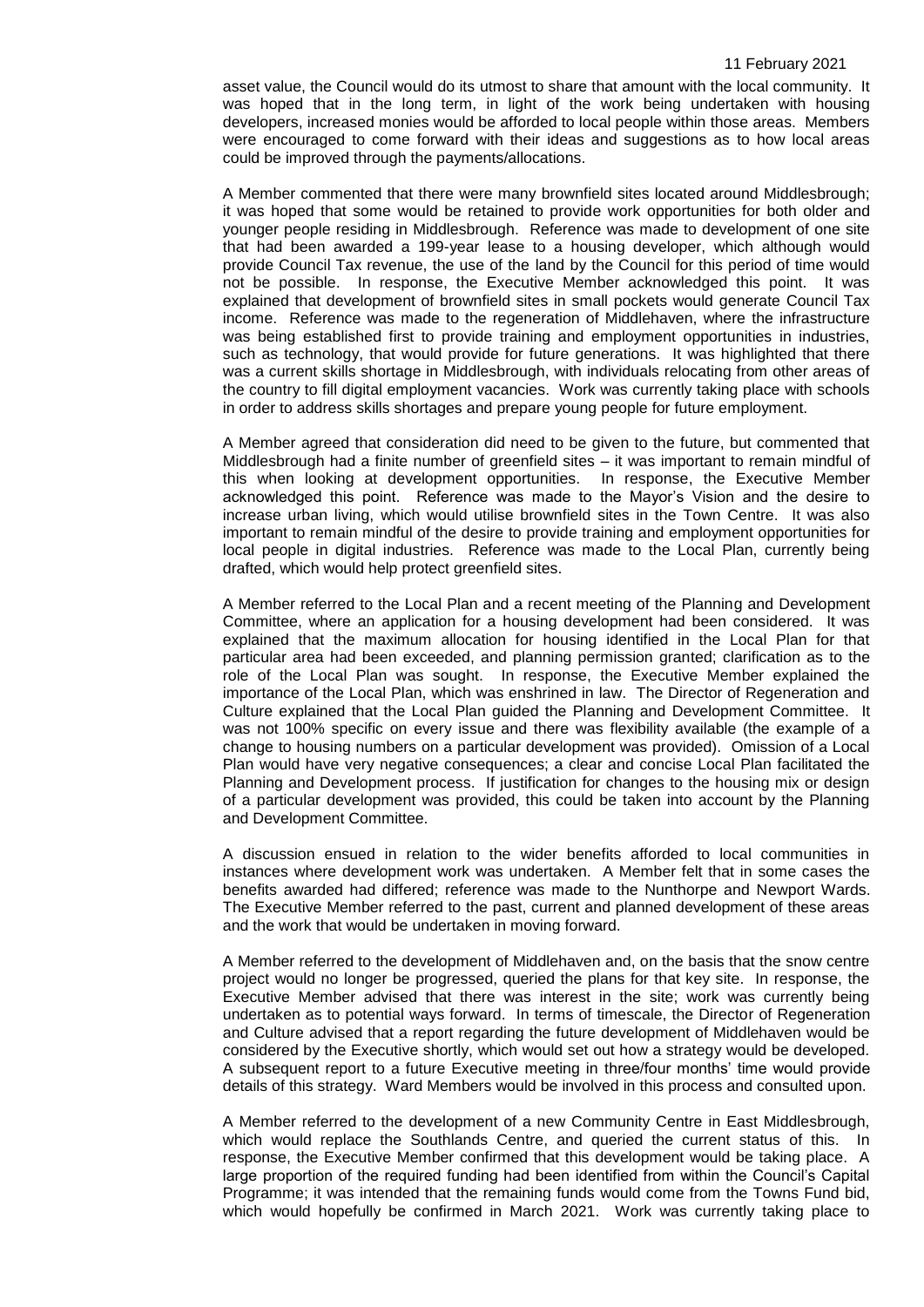determine potential ways forward to ensure that it was a community site fit for purpose. The planning application was being prepared and activities were on-going with the local community in respect of the design of the Centre. A full programme of works would be provided once the remaining funds had been confirmed.

A Member made reference to the Towns Fund bid. To help ensure the most effective way forward for local communities, it was requested that Ward Members be involved/consulted at appropriate times throughout the process. In response, the Executive Member agreed with this point and the importance of Ward Member involvement.

A Member made reference to Selective Landlord Licensing and, given the amount of time that had been lost to COVID-19, queried whether this initiative would be extended. In response, the Director of Regeneration and Culture advised that further information was currently awaited, which would be provided when available.

A Member referred to the consultation activity undertaken in respect of the cycle infrastructure works and queried whether a copy of the consultation document, together with an analysis/details of the responses, could be provided. In response, the Executive Member advised that the consultation work had been carried out by the TVCA as it was funded through the TVCA. The Executive Member referenced media work that he had carried out to publicise the consultation process. The Director of Regeneration and Culture advised that the consultation had now closed and work was currently underway on analysing the results, details of which could be provided in due course.

The Chair thanked the Executive Member for Regeneration and the Director of Regeneration and Culture for their attendance and contributions to the meeting.

## **NOTED**

# 20/85 **FINAL REPORT - CULTURE AND COMMUNITIES SCRUTINY PANEL - SOCIAL COHESION AND INTEGRATION**

The Vice Chair of the Culture and Communities Scrutiny Panel presented the Panel's Final Report in relation to Social Cohesion and Integration.

The recommendations to be submitted to the Executive were:

- 1. That the Council develop a Community Cohesion Strategy for Middlesbrough that:
	- Ensures all aspects of Community Cohesion work is co-ordinated and monitored.
	- Informs the Council's existing social regeneration agenda and is monitored through existing performance reporting processes.
	- Is in place by the end of 2022/23.
- 2. Given recent staffing changes, as well as the discontinuation of funding for key projects after 2021 and the uncertainty brought about the COVID-19 pandemic, the Council should look to ensure the current Strategic Cohesion and Migration Manager is sufficiently supported via a robust staffing structure beyond 2021.
- 3. That the Executive consider including Middlesbrough in the Refugee Resettlement Scheme.
- 4. To assess progress against its objectives, the Panel should receive an update on the progress of Place Based Working no later than November 2021.

**AGREED** that the findings and recommendations of the Culture and Communities Scrutiny Panel be endorsed and referred to the Executive.

# 20/86 **SCRUTINY CHAIRS UPDATE**

The Scrutiny Chairs/Vice Chairs provided updates in respect of the work undertaken by their respective panels since the last meeting of the Board.